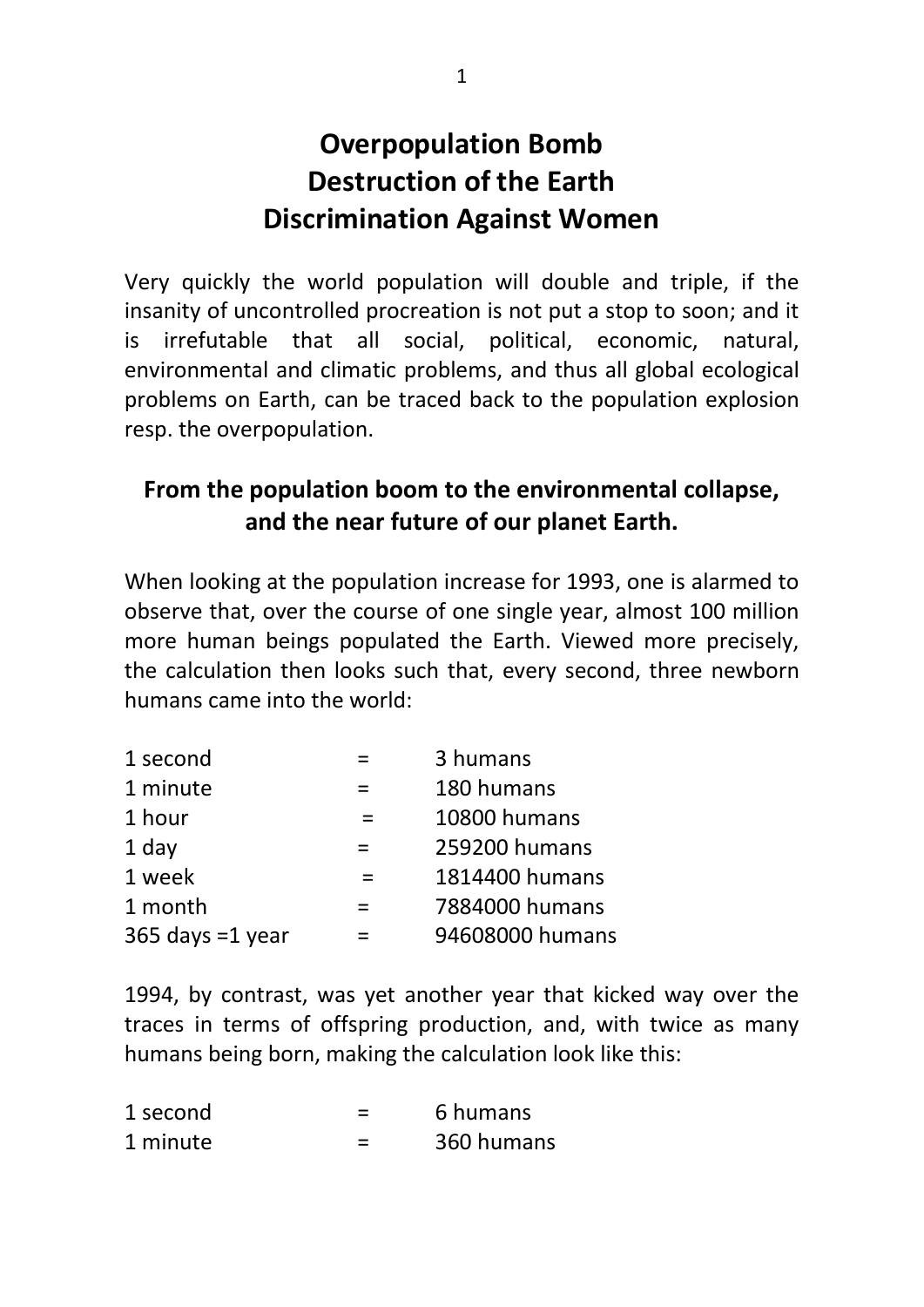| 1 hour             | $=$ | 21600 humans     |
|--------------------|-----|------------------|
| 1 day              | $=$ | 518400 humans    |
| 1 week             | $=$ | 3628800 humans   |
| 1 month            | $=$ | 15768000 humans  |
| 365 days $=1$ year | $=$ | 189216000 humans |

This is a fact that has not been noticed and realised by the 'world watchdogs' and other organisations dealing with it, and also not by the statisticians, because they simply stubbornly go by a sham calculation scheme that establishes a calculation that is estimated approximately by rule of thumb. It is a fact, however, that time and again there are years that run exceptions to the rule in terms of population increase, therefore it happens that more or fewer new Earth citizens are being born. And 1994 was such a year, when twice as many offspring than expected came into the world. However, in addition to this fact there is the reality that the world's population is much larger than the statistics, at a rough estimate, would have the human beings believe, since many countries can only give estimated information on their population, thus as a rule many are forgotten, which in the end amounts to between 200 and 500 million in each case. Thus, the 'world watchdog calculation' and their statistics are not correct, which stated that 5.75 or 5.85 thousand-million<sup>1</sup> human beings populated the Earth at the beginning of 1995, because in reality there have already been 6.27 thousand-million human beings on the 14th of February 1995 (Note: 31.12.2020 = 9,163,081,008). So a whole lot more than was statistically claimed. But the 'world population watchdogs' do not seem to take it that seriously, since apparently a few hundred million are of no further importance. But this is exactly where they are seriously wrong, because it is already

<sup>1</sup> On the 22.08.2011 it was decided with Billy, not to use 'trillion' for the German term 'Billion' and not to use 'billion' for the German term 'Milliarde' as it can lead to confusion. Therefore the German term 'Millarde' (1000 million) should be translated at 'thousand-million' (http://dict.figu.org/node/9250) and the German term 'Billion' should be translated as 'million-million' (http://dict.figu.org/node/9248).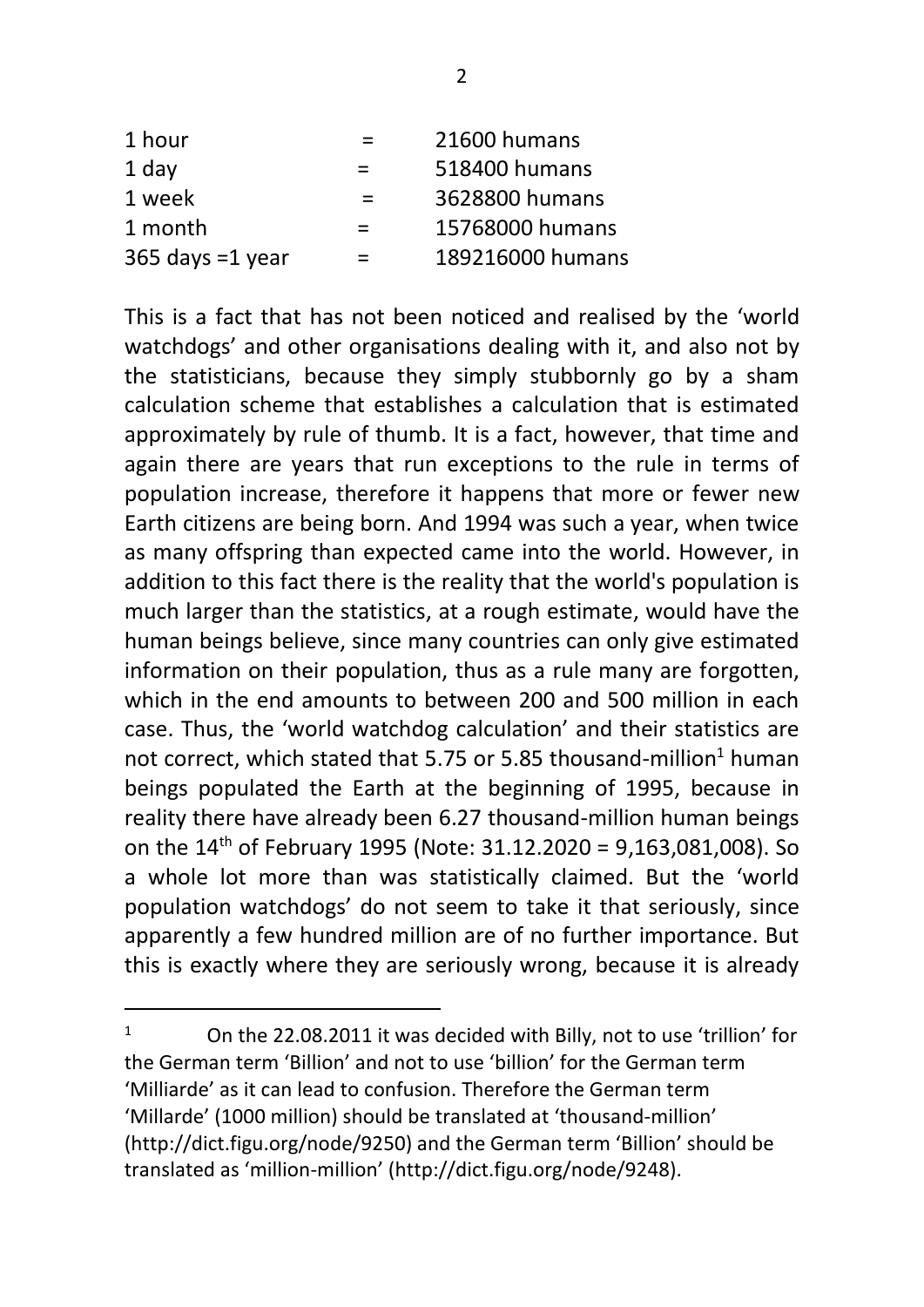the case that every single human being counts and each individual contributes to the destruction and elimination of all life on Earth and of the planet itself, indeed in ever-increasing measure. Thus, at the beginning of 1995, the world was already populated with more than 6.27 thousand-million human beings, and since then the number has been increasing by 4 per second. The rate has dropped again somewhat, but it has nevertheless increased by one compared to 1993, which is an inevitable consequence of the fact that many more human beings have become fertile in the course of 1994 and are now taking advantage of this fact by bringing offspring into the world. About 3/4 of the human population lives in developing countries, however, about 2 thousand-million of those in turn are starving, and whereby death carries off 40,000 children every day who die of hunger and therefore of malnutrition. That is 14 million per year. Hunger gives rise to human adversities of all kinds, social tensions, revolutions and eventually civil wars and wars between countries, in which the fights for the distribution of goods becomes increasingly brutal and inhumane, and a human life counts for nothing at all. Entire nations plunge into terrorism, anarchy and chaos; starvation, misery, destitution, war, persecution and massacres force human beings to flee, resulting in migrations of the peoples on a huge scale and in an unprecedented form. In the spring of 1995 alone, around 200 million human beings were fleeing their homes. Like a gigantic human roller, the Third World is beginning to move, fleeing, at first only within its own regions, but in each case soon increasingly towards the North, to the industrial, economic and welfare nations, where full pots of food, wealth, prosperity and luxury, as well as job opportunities are tempting, although these are becoming fewer and fewer, because the incomers are perpetually occupying them and are working for lower wages than the indigenous persons, who are thus losing their income opportunities and become social benefit recipients.

The rich third of humanity in the Nordic industrial and economic countries earns far more than ten times the amount per capita than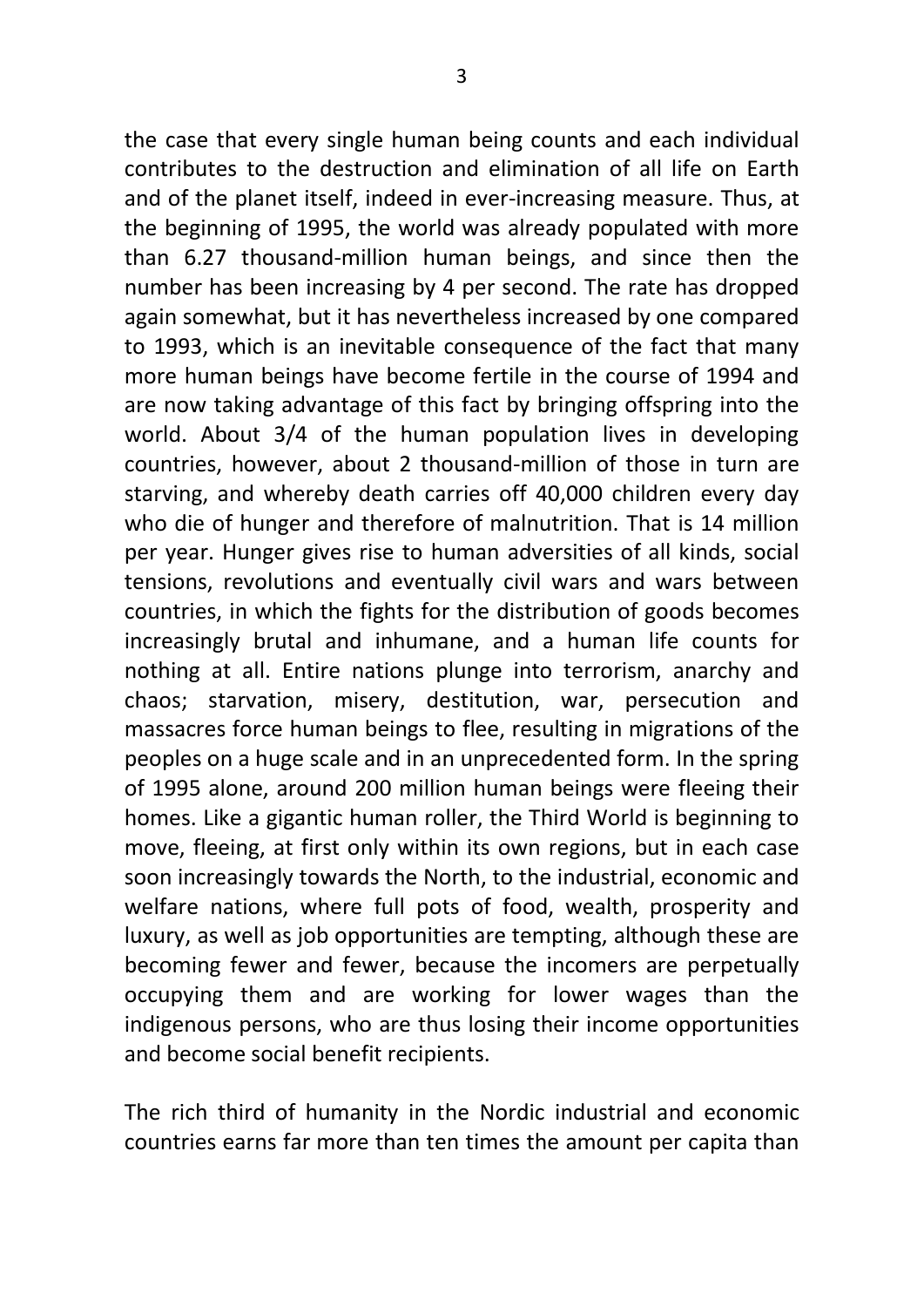the human beings of the poor third-world countries of the South. And this rich third yields 4/5 of the world's economic performance. The unrestrained consumption binge of the human beings in the economic countries of the North, however, depletes 2/3 of all the Earth's resources, of all the raw materials and energy reserves of the planet. And the environmental damage of all sorts caused by the Nordic industrialised countries is much more extensive, damaging and destructive than all the third world countries combined. And this happens even though the industrialised countries have far better technologies, and so forth, at their disposal and are thus further advanced in environmental protection, in order to avoid damage to the environment, than is the case with the developing countries.

Around 70% of all motor vehicles in the world dominate the northern hemisphere, as a result of which the share of industrialised countries in the pollution of the atmosphere and the environment is accordingly very high. The human beings of the northern economic countries also consume almost 100 times the amount of water per person than the human beings of the Third World, and so citizens of the industrialised countries have the major and most massive share of the pollution of all water bodies, such as streams, rivers, lakes and seas.

The ever-increasing industrialisation of agriculture with its still relentless application of chemicals is completely emaciating the soil, resulting in steadily decreasing crop yields, as well as increasing erosion and an ever-accelerating species extinction. Also, not only are animals of all species senselessly shot and exterminated for 'sporting spirit' and other spurious reasons and out of sheer thirst to kill, excluding, of course, the gamekeeping and care of the gamekeeper and the hunter, but also the oceans as well as the streams, rivers and lakes are being overfished by high-tech, smallscale fishermen and women and by the most modernly equipped fishing fleets, which are decimating all aquatic animal populations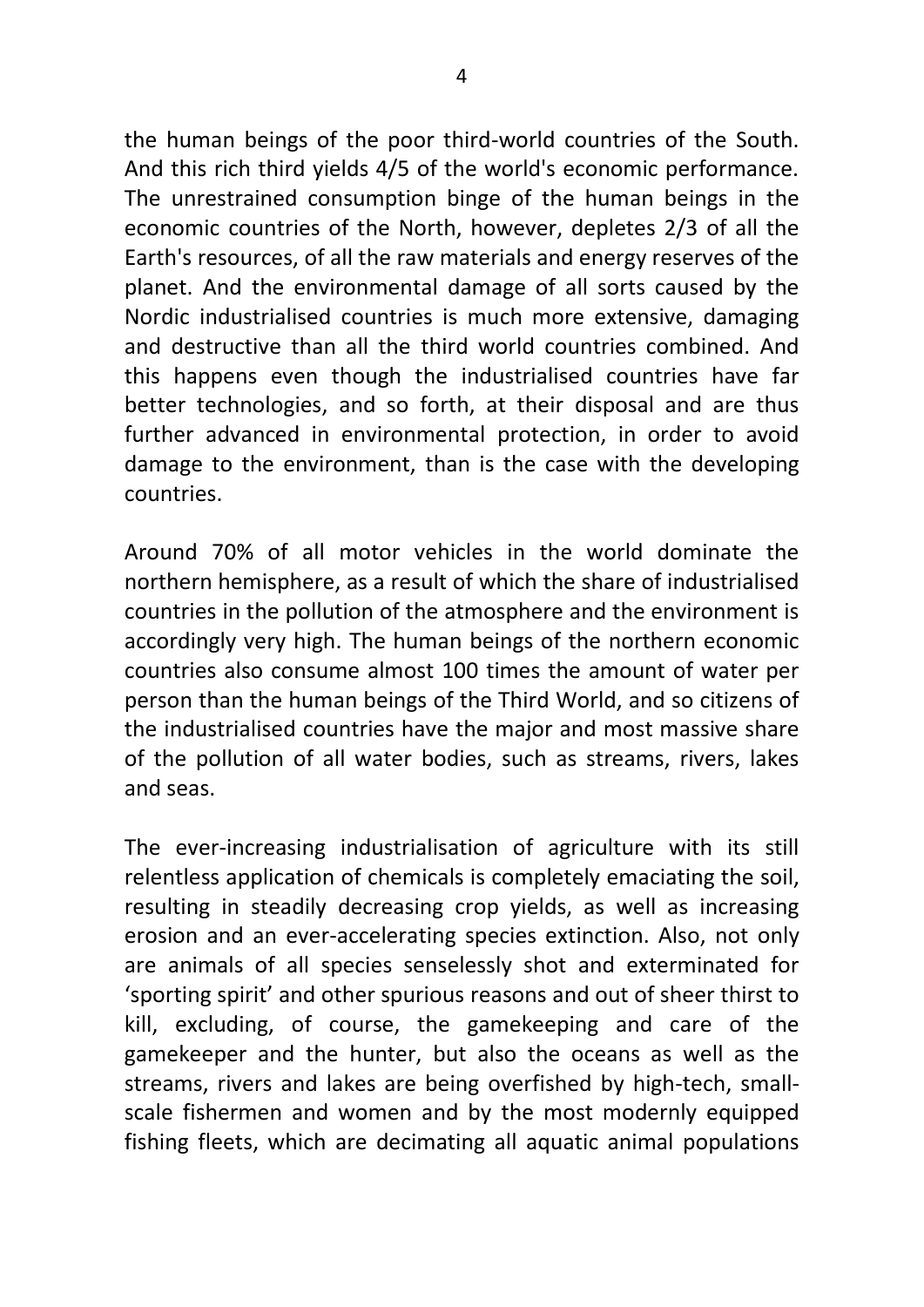consciencelessly and irresponsibly. But already the fish yields are decreasing quite rapidly, and many fish species and other aquatic creatures are on the verge of extinction, while others have already been eradicated. But also the third-world countries of the South practice irresponsible and felonious overexploitation of nature. Thus, the tropical rainforest is being criminally and systematically cut down, and by the beginning of the year 1995 it had already been shrunk, destroyed and devastated to half of its original size.

The dimensions and the speed of the environmental changes that are irresponsibly caused by humankind can be recognised clearly by the use of satellites. Thus, for example, satellite images have revealed that in Kazakhstan and Uzbekistan, in the lowlands of Turan, the Aral Sea has shrunk by half in just 30 years, whereby as much as 40% took place in only a few years. As a salt lake with no outlet, fed by the rivers Amudaria and Syrdaria, which however still arrive at the lake only in humid years, it still measured 54,400 square kilometres in 1975. Due to the dewatering for irrigation, however, the lake shrank by as much as 40% in only 15 years until 1990 (note: today, in 2021, it has already dried up completely). This led to an irretrievable fish mortality in what had once been the fourth-largest lake on Earth, thus putting an end to fishing and the processing of fish. The farmers, technicians and scientists and also the government are to be blamed for this. Whilst some drained the water from the lake for intensive irrigation of gardens and agricultural estates, others provided the means and opportunities to do so, while the government responsible for it granted the permit and then stood on the sidelines. A doing and acting as is practically also the case in all other countries of the world, only each time altered to other things. Thus it can also happen that, for example, enormous destruction occurs also in the Mediterranean, which is mainly due to fertilisers and sewage of all sorts being washed out of the Po Valley and ending up in the sea, and which unstoppably contaminate the Adriatic, therethrough causing a massive algae plague every year to an increasing extent, which suffocates all lower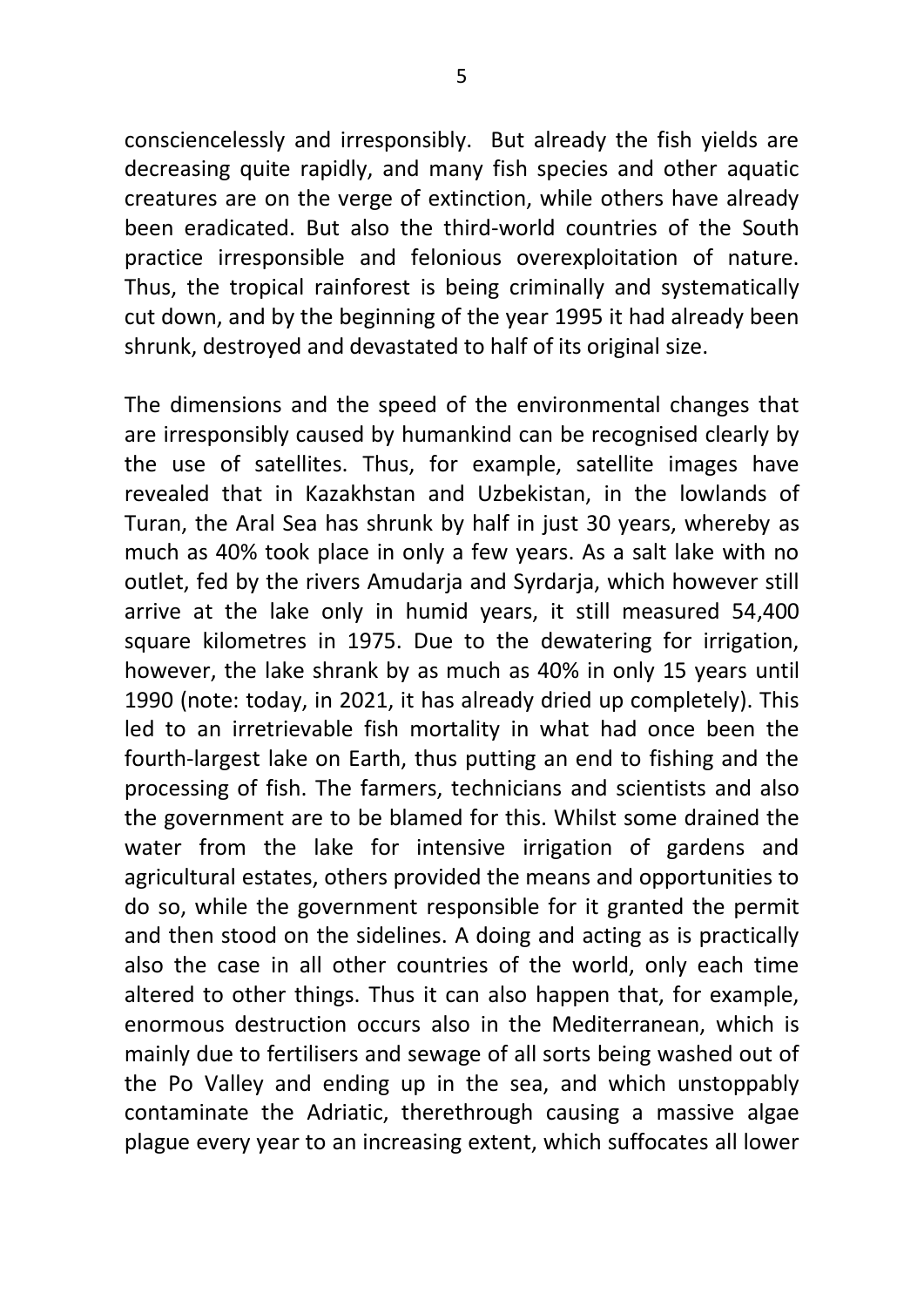life in the sea. But also seaports like Naples and Genoa, Brindisi, Catania, Syracusa, Trapani, Palermo, Marseille etc. etc., are involved, because they simply dump their toxic sewage into the sea.

Another major and global threat is the depletion of the Earth's ozone layer, also caused by the human beings fault and irresponsibility. It is not only over the South Pole that the ozone hole is getting bigger from year to year, because the vital protective layer against the UV radiation is also being destroyed elsewhere. The lifethreatening UV radiation, which, coming from outer space, endangers all terrestrial life forms, is reaching the Earth with increasing intensity, because a rapid depletion of the ozone layer also over the northern hemisphere is already taking place and, having already become dangerously thin, in this form it is also already measurably and detectably slowly spreading to the temperate zones and is causing 'black cancer', or skin cancer, in humans. At the same time, an artificial and human-made greenhouse effect is spreading globally, out of which a climate collapse threatens to develop. Also, all kinds of abnormal natural disasters result from the human environment-destroying insanity, and already meteorologists are registering an increase in natural disasters, such as tropical cyclones, droughts and floods of anomalous form, however, also including earthquakes and volcanic eruptions, which scientists still claim to be all natural, although this assertion is not in accordance with the truth. And in fact, all these things, happenings and occurrences have long since ceased to fit into the familiar natural framework.

The Arctic and Antarctic poles and the ice sheets of Greenland along with the mountain glaciers are melting rapidly, wherethrough a global rise in the ocean waters becomes manifest. Entire low-lying island nations as well as coastal regions are being endangered and slowly but surely are threatened to disappear in the rising waters.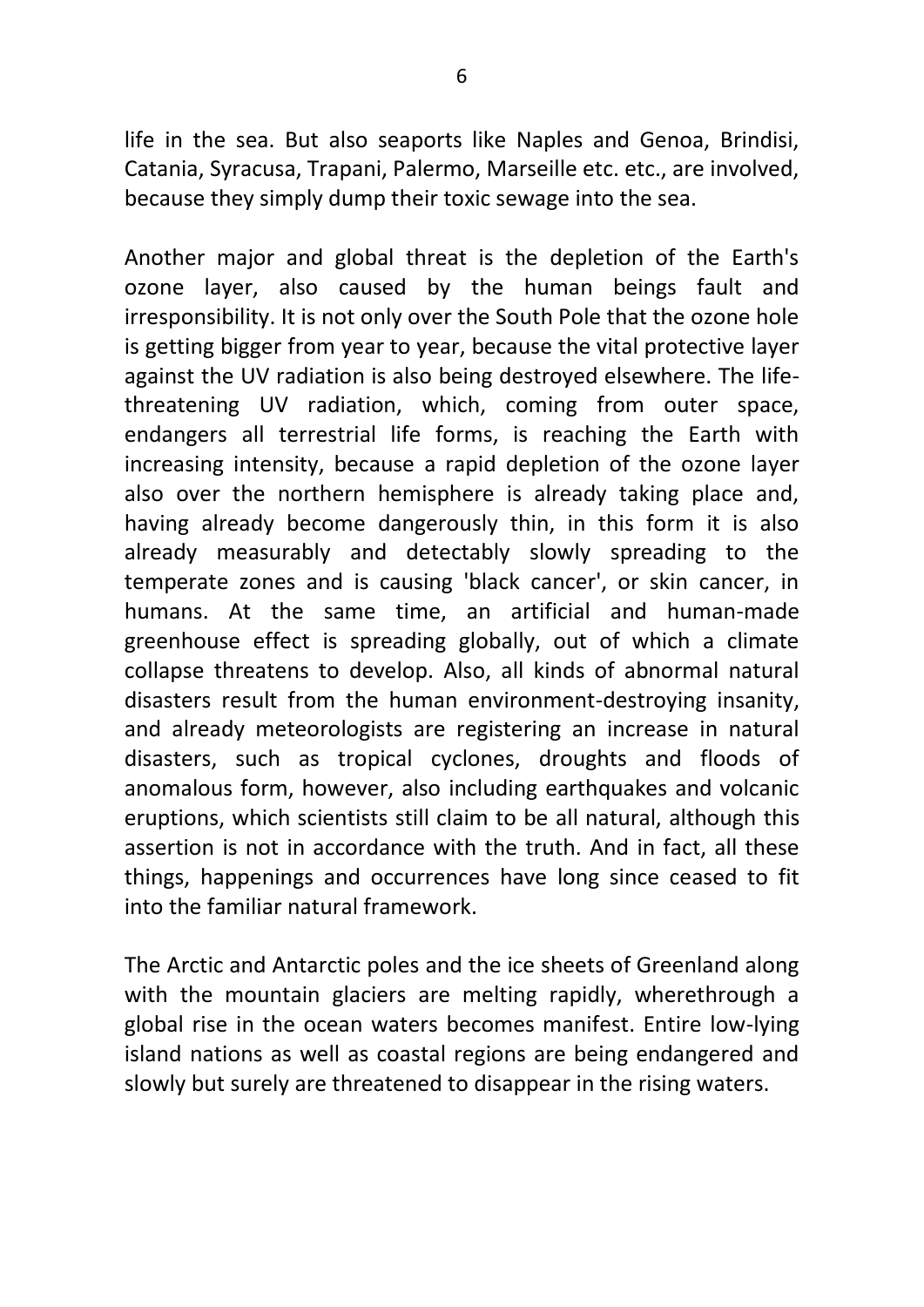The human being, who so readily calls himself/herself the crown of Creation, has multiplied in sheer irrationality and selfishness to such an extent that he/she has become a threat with acts of Gewalt<sup>2</sup> to all life on a global scale – the most terrible thing that has caused worldwide, threatening changes to the entire world and already to countless lives. And humankind unstoppably continues to grow further at a tearing and continuously increasing pace. But this is the very reason why the Earth is turning more and more into a desert. The delusional procreation of descendants namely leads to all hardships and all misery and all social and ecological as well as economic terrible things, inexorably increasing immeasurably, right up to the point where there is no longer any hope of rescue.

The human being is a part of the Earth, but he/she does not understand the way of life. For him/her, one human being is not the same as another, for if one is of a different colour, of a different race or kind, or even if he/she is just a simple stranger, then he/she is not accepted, but is treated with contempt or hatred, defiled and persecuted. The might-greedy and mightful one takes the land and belongings of the helpless – and in the same form the human being also treats his/her home, the Earth, towards which he/she is like a stranger, and he/she is living only for his/her own benefit, however not for the harmony with the Earth and all life. Coming like a thief in the night, like a stranger, he/she steals whatever he/she needs from the Earth, or destroys and eliminates on it whatever he/she pleases.

 $2$  "There is no English word that conveys the true meaning of the German word 'Gewalt'. 'Gewalt' is the brutal execution of elemental might and force, but it is far above all might and all force. 'Gewalt' exists in different and relative forms, one example being a 'gewalttätige Gesinnung' – expression from the character, personality, thoughts, feelings and emotions that shows the inclination to act with Gewalt. When human beings possess or carry out acts of Gewalt and it is not based in logic, then this usually involves violence, brutality, degradation and is terribly destructive." (Meier, BEA 2010, *The Goblet of Truth,* page XIII, footnote)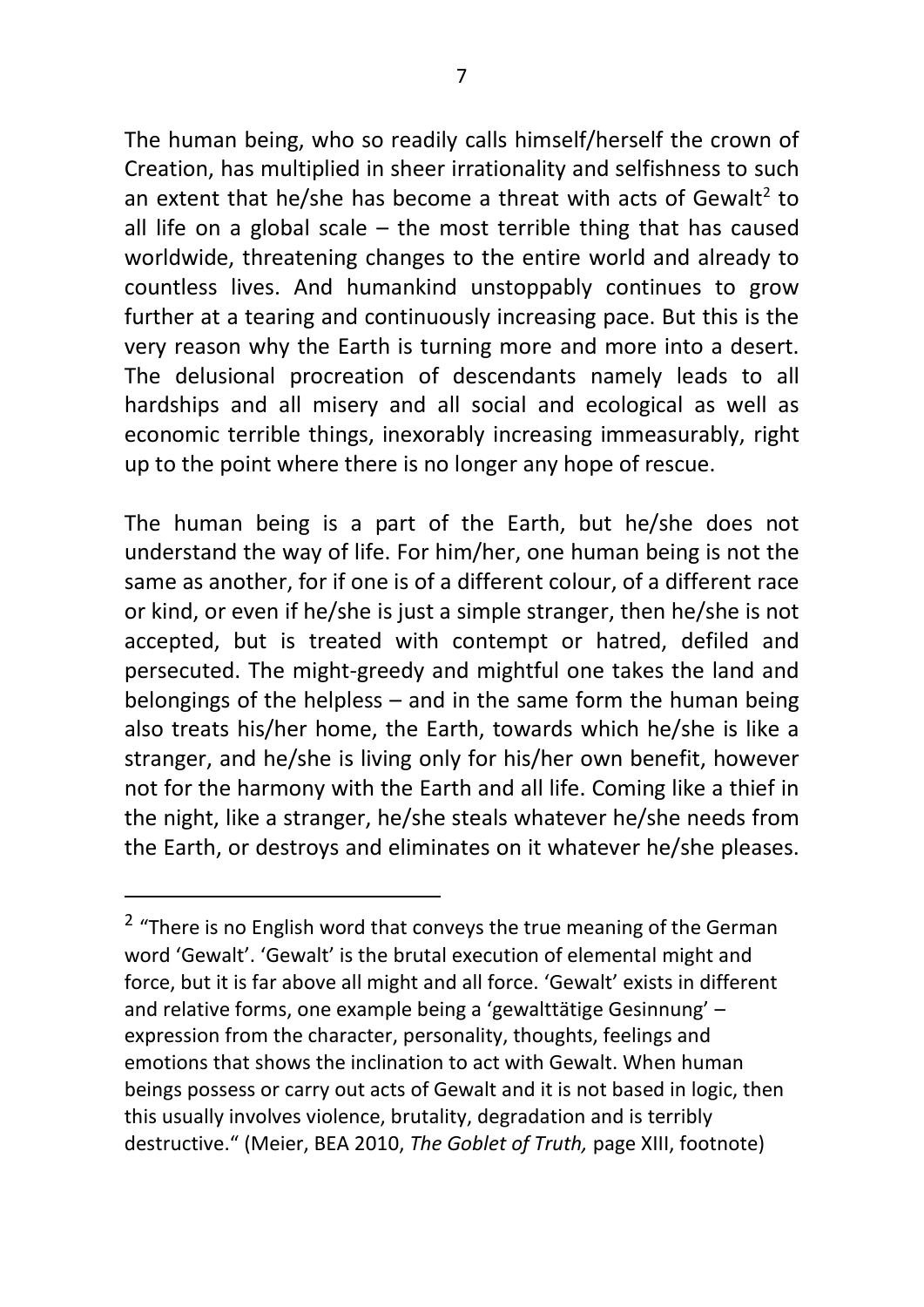He/she does not live with it, with Mother Earth, but he/she is its enemy, and when he/she has seized and subdued a part of it, he/she proceeds by doing the same thing in the next place.

The human being treats his/her home, the Earth as well as its atmosphere, all waters and the entire environment and all life-forms of all species and kinds as something that may simply be used, utilised, destroyed and also plundered, pillaged and discarded and eliminated after use. Humankind's greedy hunger for all that the Earth has to offer, as well as the human being's unrestrained delusional procreation of descendants, will engulf and destroy the planet along with all life, leaving nothing behind but a dead, barren desert.

How did the human being of Earth end up in this bleak and destructive situation in which he/she is living today? For this, the evolution from the first human being until today must be considered: it took several million years for the human species, the Homo sapiens, to multiply to such an extent, that it inhabited the entire world. In the year one (1) of the Christian era, only 102,465 million people lived on Earth. Then it took just another 1000 years for the entire population of the Earth to increase to 300 million. However, time and again, wars of all kinds, as well as rampantly spreading diseases and epidemics, carried off millions of human beings, in which case particularly the Middle Ages are to be mentioned in this respect. In Europe, in the 14th century, particularly the 'Black Death' was responsible for the population being decimated, since the Pestilence became so raging and rampant that the human beings died by the dozens and in the tens of millions in total. However, with the first positive medical advances, the human mortality rate quickly dropped again so that far fewer human beings died than were being born. Thus, the population grew faster and faster, reaching the first thousandmillion mark in 1810. This, of course, also increased the number of new citizens on Earth and the speed at which the world population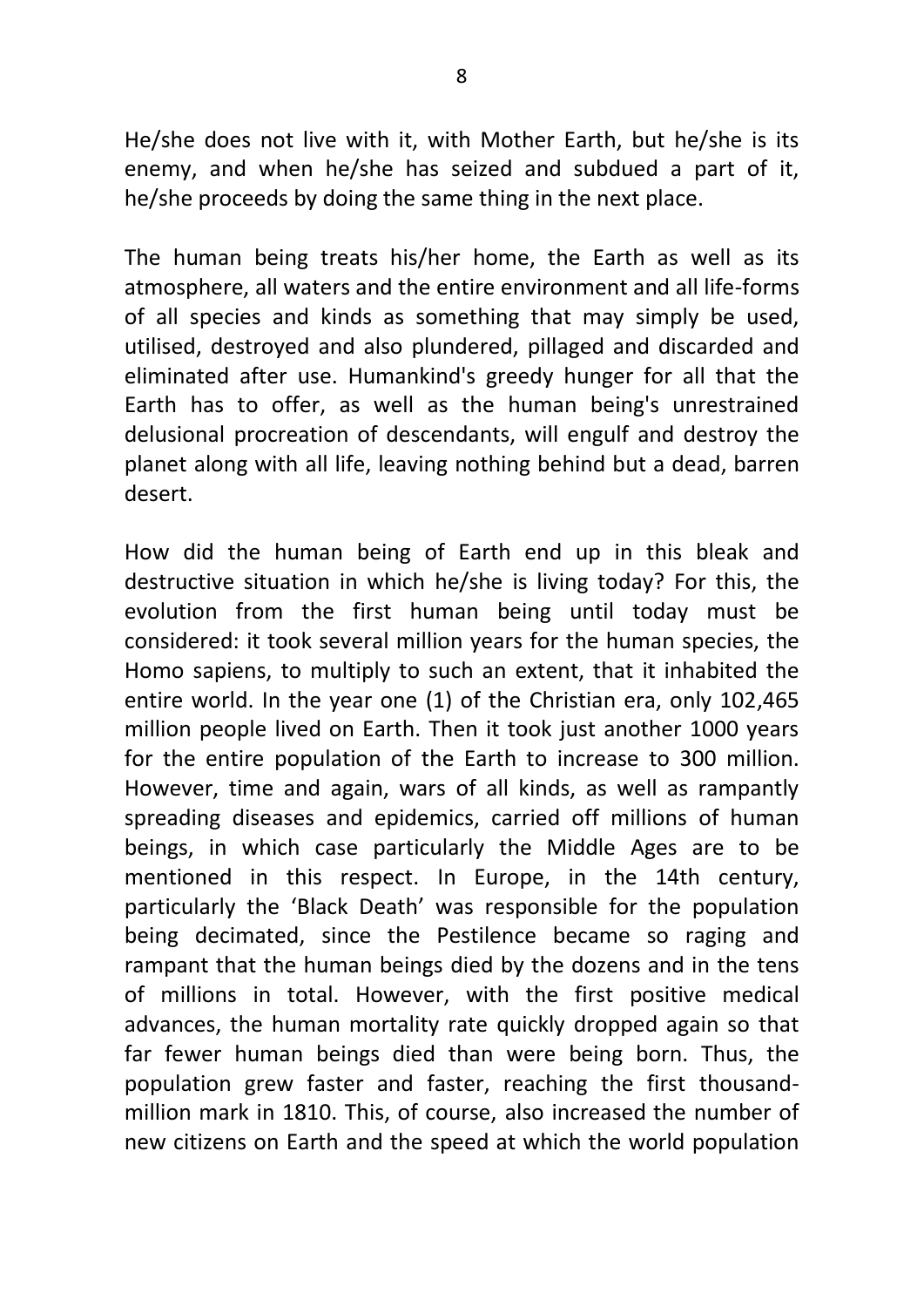continued to grow. And already a dramatic problem began to emerge from this, indicating the course of the upcoming destruction of the entire habitat and that of life, as well as of the planet. So it was inevitable that already early warnings regarding the prevalent humanity and its destructive consequences were made but disregarded, just as they are today, since all the world is talking about the worldwide destruction caused by the overpopulation, while the problem of overpopulation, however, is not being accepted, but is being pushed away by the human being.

Already in 1926, humanity, with 2 thousand-million human beings, could already see a doubling of its numbers – after, believe it or not, a mere 116 years. By 1960, the figure had already risen to 3 thousand-million, and by 1977 to 4 thousand-million. So it took only 51 years for the next doubling. Ten years later, in 1987, the humankind of Earth already amounted to 5.1 thousand-million, and after only eight more years the number had risen to an astounding 6 thousand-million by the month of February 1995. This is around 300 million human beings more than the worldwide false statistics state. It took the species Homo sapiens several millions of years, namely around 4.5 million starting from the first human being, to reach a population of one thousand-million, but only a mere 185 years thereafter to establish a human population six times as large. But this is no wonder, when overpopulation advocates, such as the Catholic spiritual leader, the Pope, vehemently and guilefully mislead the human beings to it and virtually force them by means of the irrational belief to procreate descendants boundlessly in order to field as many believers as possible, who can be exploited by the Catholic Church. The Pope readily refers to a biblical and, to say the least, irrational and felonious order given in the Bible, which propagandises the insanity of the cultivation of an overpopulation, as is the case in the 1st Book of Moses, chapter 9, verse 7, with the following words: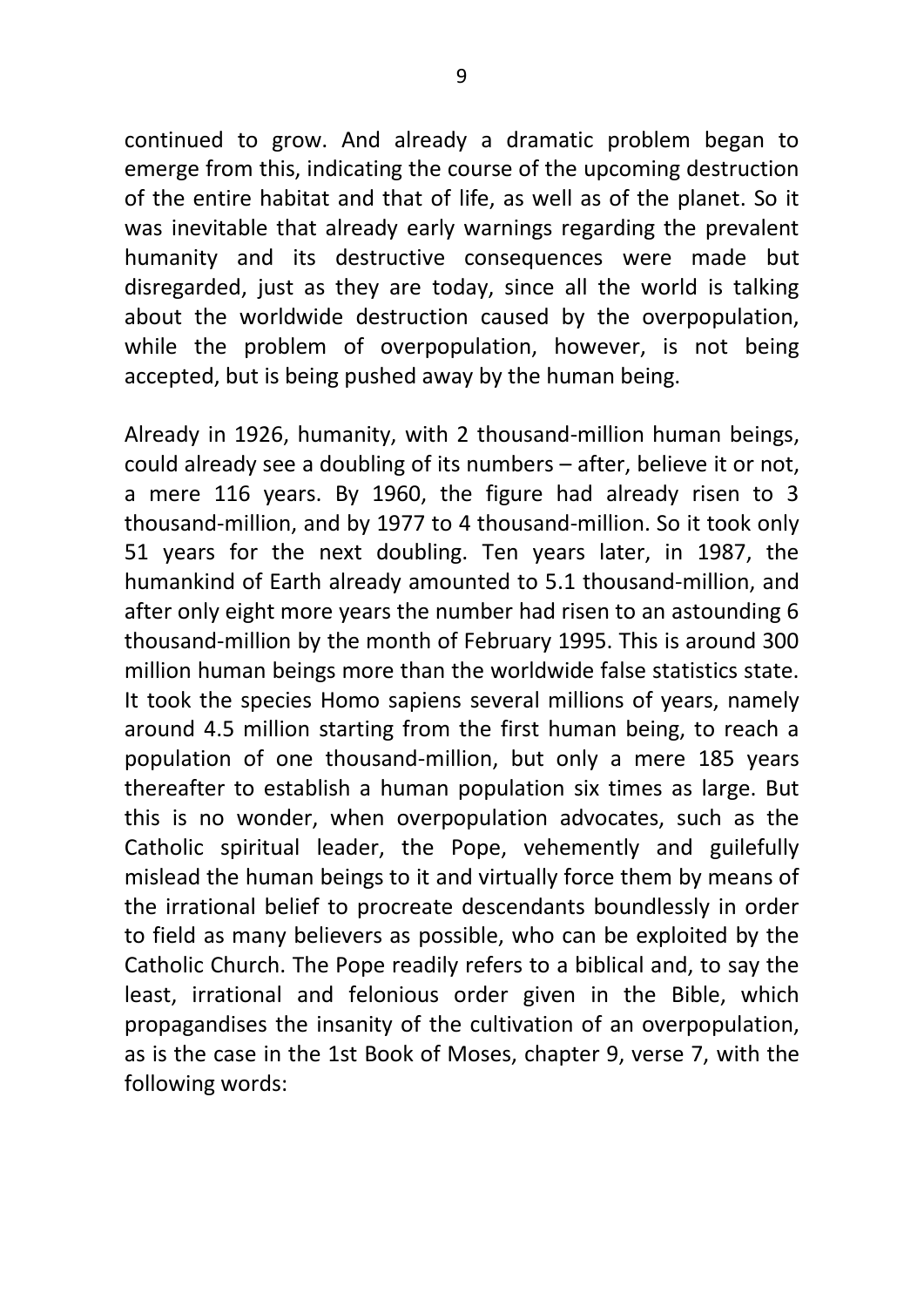"Be fruitful and multiply, and fill the Earth, and stir yourselves upon the Earth, so that there may be many of you upon it."

And this is exactly what has happened and is still happening, in which case this is still being supported feloniously against humanity, life and the planet by the Pope and his cardinals, bishops and priests and so forth, as well as by the believers, by, on the one hand, criminally supporting the procreation of descendants – which is also officially being practised by certain countries and communities and so forth, which, for this purpose, pay large amounts of money for procreation and children's allowances to the subservient ones – and, on the other hand, by nipping all rationality in the bud due to their bondage to the Pope. And he prohibits not only the often even lifesaving or also otherwise necessary abortion, but also any contraceptives or other measures that would prevent pregnancy and the procreation of descendants. He and his hangers-on claim that abortion or even contraception of any kind is blasphemous and unhuman. But what does the Pope have to say about the fact that innumerable women fall on hard times and become destitute when they fall pregnant or give birth to children, or when the descendants are being mistreated and maltreated by the parents or even only one parent, which also happens to many women, or when the children miserably starve to death because there is no food available to them? Is that not more malicious and unhuman? However, obviously neither the Pope nor all his hangers-on seem to care about that. And if a believer cares, then he or she is in the habit of making a small donation as a token exercise, wherewith the conscience is assuaged again. However, it is precisely with this and with sectarian proverbs and empty phrases that humankind on Earth is not making any progress, thus it is, in this way, not solving any of its numerous problems – especially not the greatest of all, namely that of the overpopulation, which is basically the source of all the other terrible things and problems that exist in the whole world.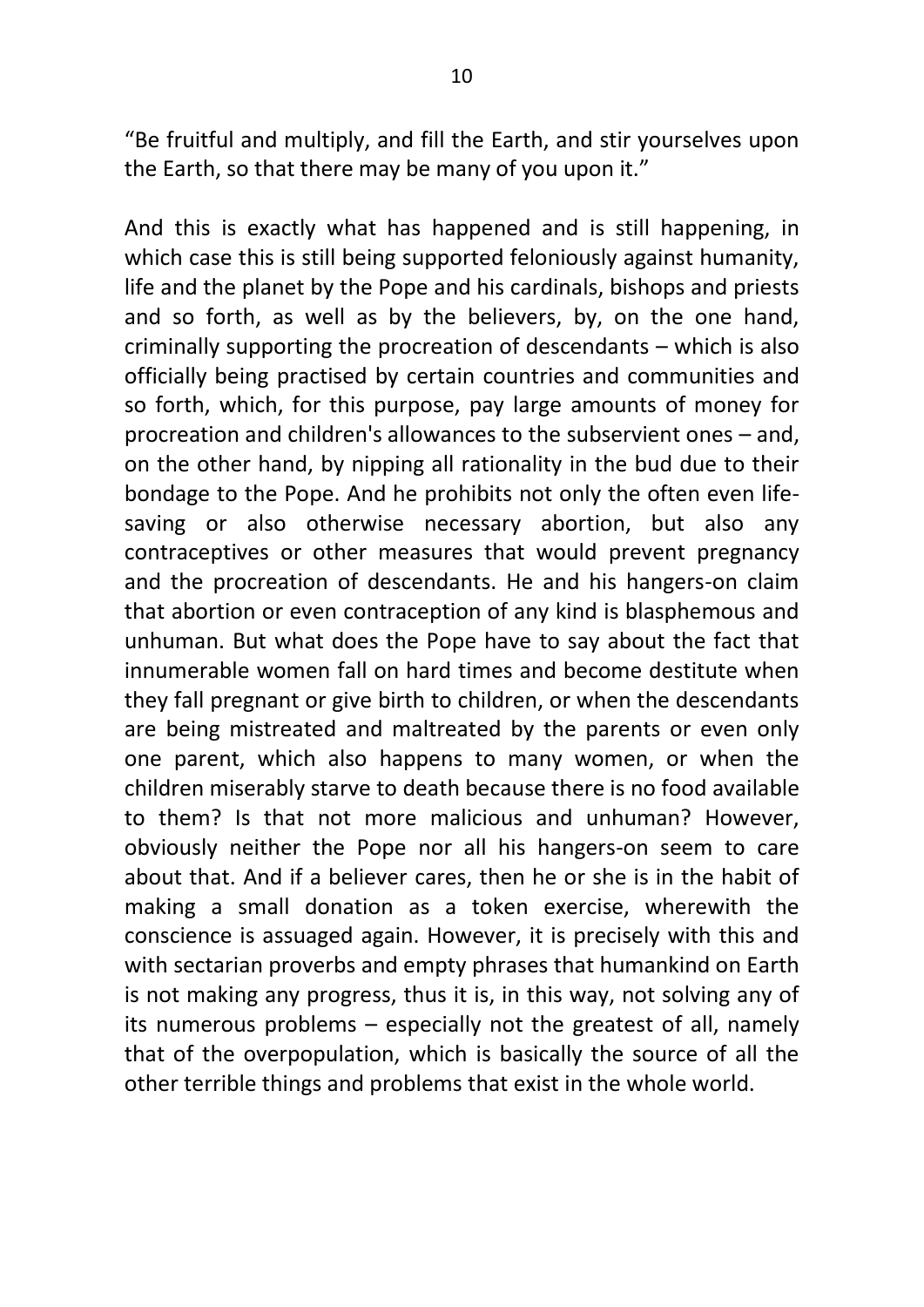The growth of humankind is outpacing food production by leaps and bounds. Only a reduction of humanity in a drastic form, as through rampantly spreading diseases, epidemics and famines and wars, and so forth, will be able to restore the balance, if the human beings themselves do not finally come to their senses and stop the further increase of the overpopulation through logical actions and countermeasures, by letting a rigorous and radical birth control and a purposive stop in births become reality, and also implementing this without pardon.

A brief word must also be dedicated to food production. For this purpose, a mere 12% of the entire continental land of the Earth can be used intensively for agriculture/horticulture. The remaining lands are non-cultivable areas, such as mountains, rocks, tundras, steppes, forests and deserts. However, the 12% of arable land is out of all proportion to the mass of humanity, since the nature-based overall living space required by a human being comes to 83,333 m2, and in order to meet the food requirements of just one single human being, 4000 square metres of fertile arable horticultural land is required, which corresponds to a square of 63,245 x 63,245 metres. Translated to a human population of 6 thousand-million, this amounts to a total area of roughly 24 million square kilometres. But this land is not available, as the 12% of usable arable land on the entire planet amounts to just 18 million square kilometres, in other words 6 million square km less than the humanity of a 6 thousandmillion population needs for food production. And with every newborn human being this discrepancy compounds, and moreover this 12% area does not grow, but it shrinks and disappears from day to day through erosion and desertification as well as through the construction of houses, roads, airfields, villages and mega cities, as well as through sports facilities of all kinds, and so on and so forth.

In order to produce 1 kg of beef, 9 kg of grain are necessary. 1 kg of meat is the equivalent of the daily nutritional value for a human being. Converted, however, the 9 kg of grain feed 16 human beings.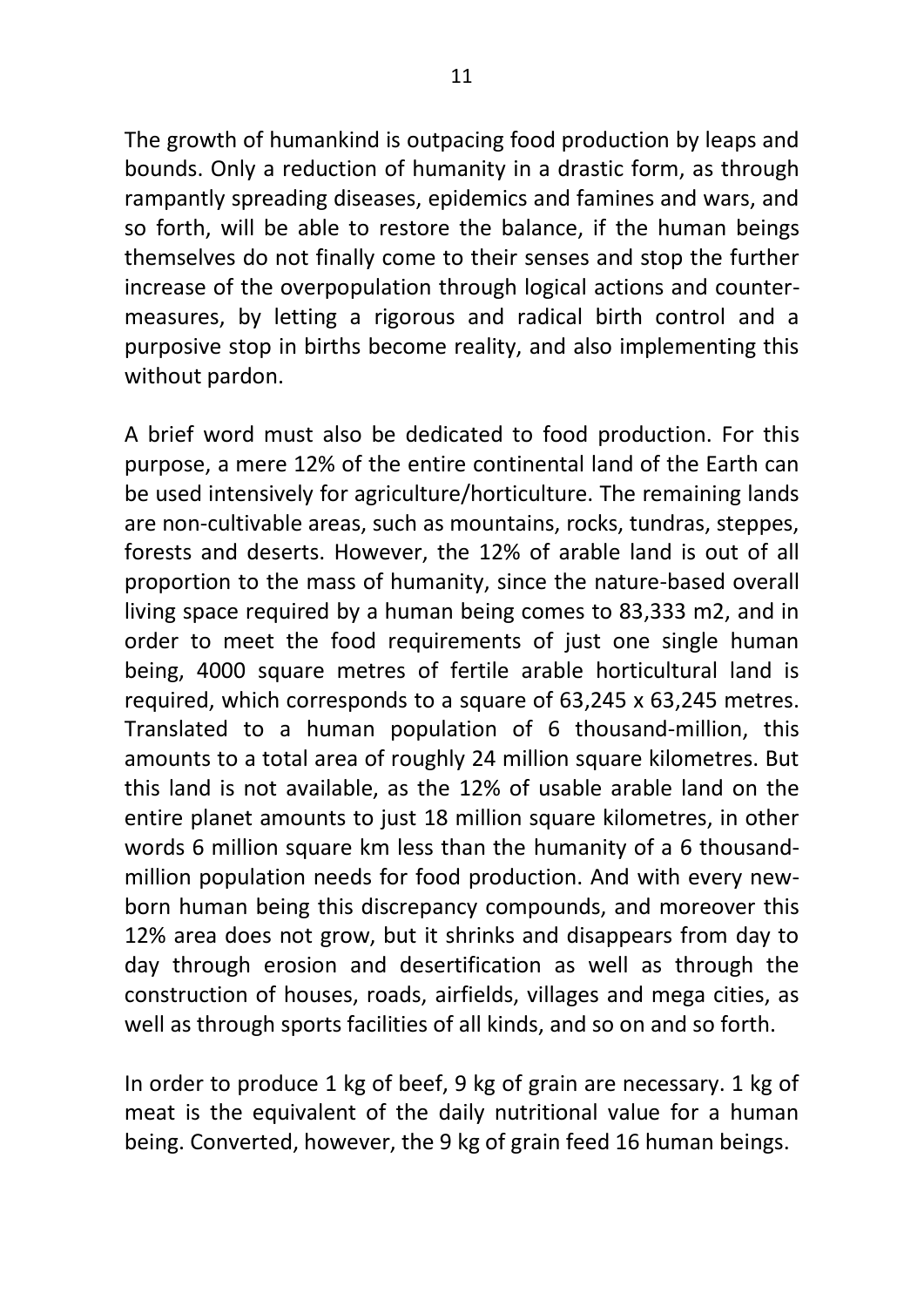3 million trawlers are fishing in the world's oceans today and immensely decimating the fish populations and other life forms in the water. In the course of this, the fishing quota has tripled in the past 40 years. While in 1950 it was still 20 million tonnes of fish and other marine animals that found their way into the human food chain, by 1990 this rate increased to 100 million tonnes per year. However, the fishermen and women plunder not only the seas, but also the lakes, rivers and streams, and this without any qualms when it comes to earnings and profit  $-$  as long as the cash comes in. Everything is done very professionally, though unfortunately completely short-sightedly and irresponsibly from every point of view. However, this overexploitation has led to a worldwide state of overfishing of all seas and other bodies of water. Thus, many sea and lake dwellers and so on have already reached the limit of their regenerative capacity, or have already been exploited to such an extent that they are already dying out or have even become extinct.

Humankind is already in a situation where neither the fishermen and women nor the farmers and gardeners and so on will be able to keep up with the demographic growth. This means that the many tens of millions of new human beings being born every year and added to the existing mass, can only be fed if all those who are already in the world limit themselves in food consumption. This, however, is a completely new situation for human beings who will not integrate with that, consequently millions of human beings will keep dying of starvation, and in fact their numbers will increase more and more.

Air and climate have also become a problem. Compared to the size of the Earth, the atmosphere is actually just a paper-thin layer. For 500 million years, an elaborate natural and complex regulatory circuit kept the mixing ratio of the various respirable gases for terrestrial life forms constant. The atmospheric temperature was also kept within an extremely narrow margin. Thus, a natural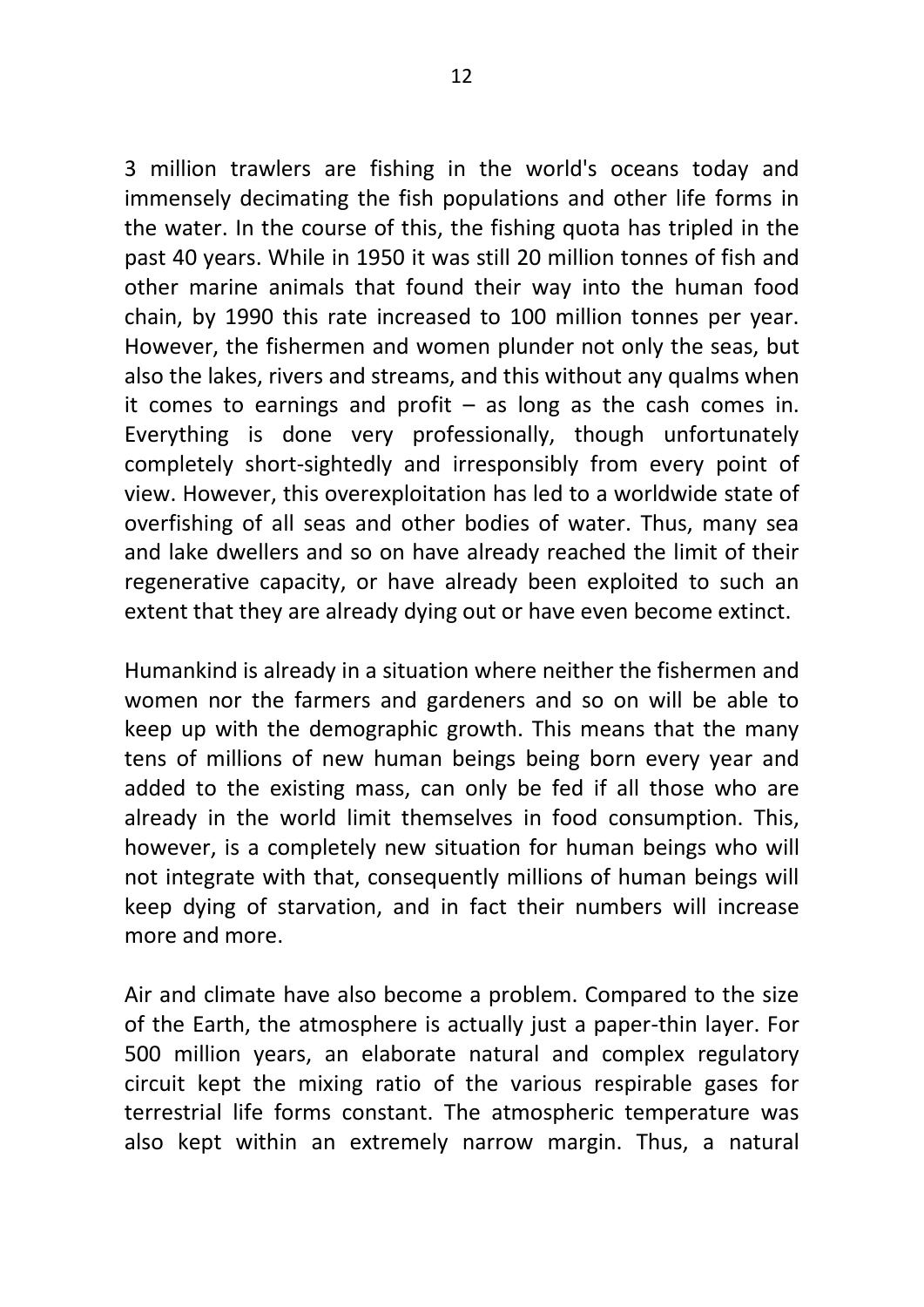protective shield was formed, under which an equally natural greenhouse climate of moderate nature was able to develop, in which diverse forms of life could prosper little by little. For about 100 years, however, everything has been changing, because humans have interfered with this fragile balance. The human beings themselves are now altering the Earth's climate with their technology and with their toxin productions and so on, and are generating a new, dangerous, life-hostile and destructive greenhouse effect that is gradually threatening to destroy everything. This is a deception of the human beings committed against themselves, ultimately leading to their own destruction and elimination and to that of all life forms, as well as to the planet.

23 thousand-million tonnes of CO2 are emitted into the atmosphere every year through the burning of fossil fuels and through automobile and other engine exhaust gases, and so on; 1 million tonnes of CFCs by the chemical industry and by private consumption; 380 million tonnes of methane from livestock breeding, rice cultivation and rubbish dumps, along with 11 million tonnes of nitrogen monoxide, from nitrogen fertilisation and biomass burning.

It is indubitable that human beings alone are responsible for the ozone depletion, the greenhouse effect and thus for the climate change of the Earth – and the more human beings populate the world, the more serious and without any hope of rescue everything becomes. The already recognisable climate changes will indubitably lead to an increase in cyclones and other devastating natural events with catastrophic consequences.

Hence, the terribleness of overpopulation can also be rampant, because women are being suppressed, treated with contempt and mistreated, and are being condemned and regarded to be inferior to men. So they have no rights  $-$  a great many of them  $-$  and as a consequence they are strictly forbidden both abortion and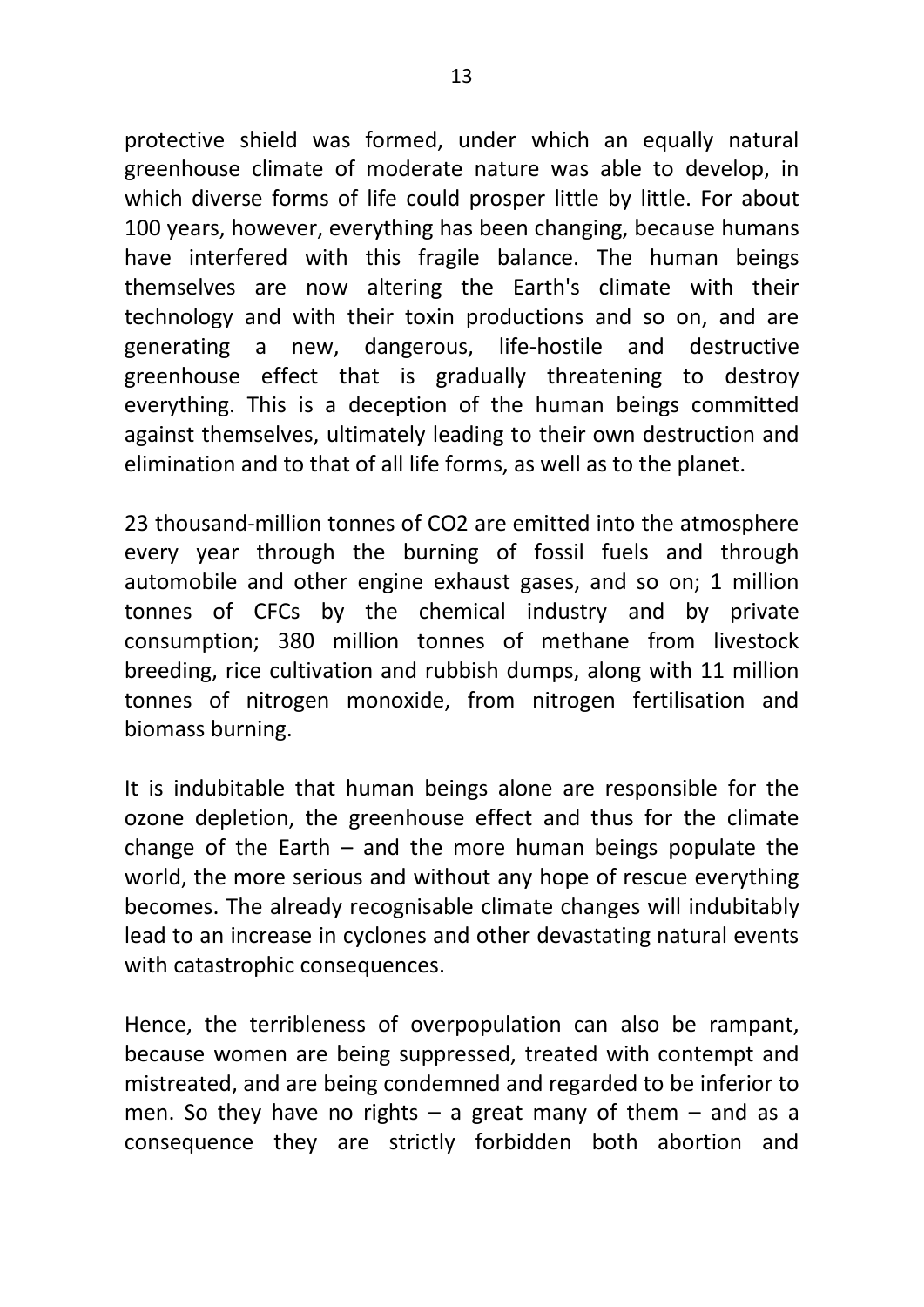contraception by the men, by means of a variety of threats, and especially by their belief. And this discrimination happens not only in Christianity and its sects, but also with other religions and their sects, as the following brief excerpts prove:

Islam/Quran - Surah 4

"Men are above women because Allah has given preference to the one part over the other."

Confucius

"A hundred girls are not worth as much as one boy."

Hinduism

"A woman must never be allowed to enjoy independence."

Bible/Paulus to the Ephesians in the New Testament "Let the women be subservient to their husbands as the master."

These sayings about the value of women from the viewpoint of religions and many men probably speak for themselves. And this discriminatory use of language against women was not only being used in the past, but it is still ever-present. This also ensures, among other things, that women can be misused as baby-making machines, without having the chance to resist, which in turn guarantees that the overpopulation can be pushed forward briskly and unstoppably.

The Catholic Church has built up a strong and mightful defence against contraception, or, in other words, against birth control. It is completely against all rationality of a regulation of births and birth control and also against all rights of a woman, and also against her desires of having the right to decide for herself about having descendants or terminating a pregnancy, in which case also the politicians in this sense curtail the rights of women and arrogate the privilege to themselves to sit in judgement on them and to deprive them of their freedom by means of state laws. As a result, especially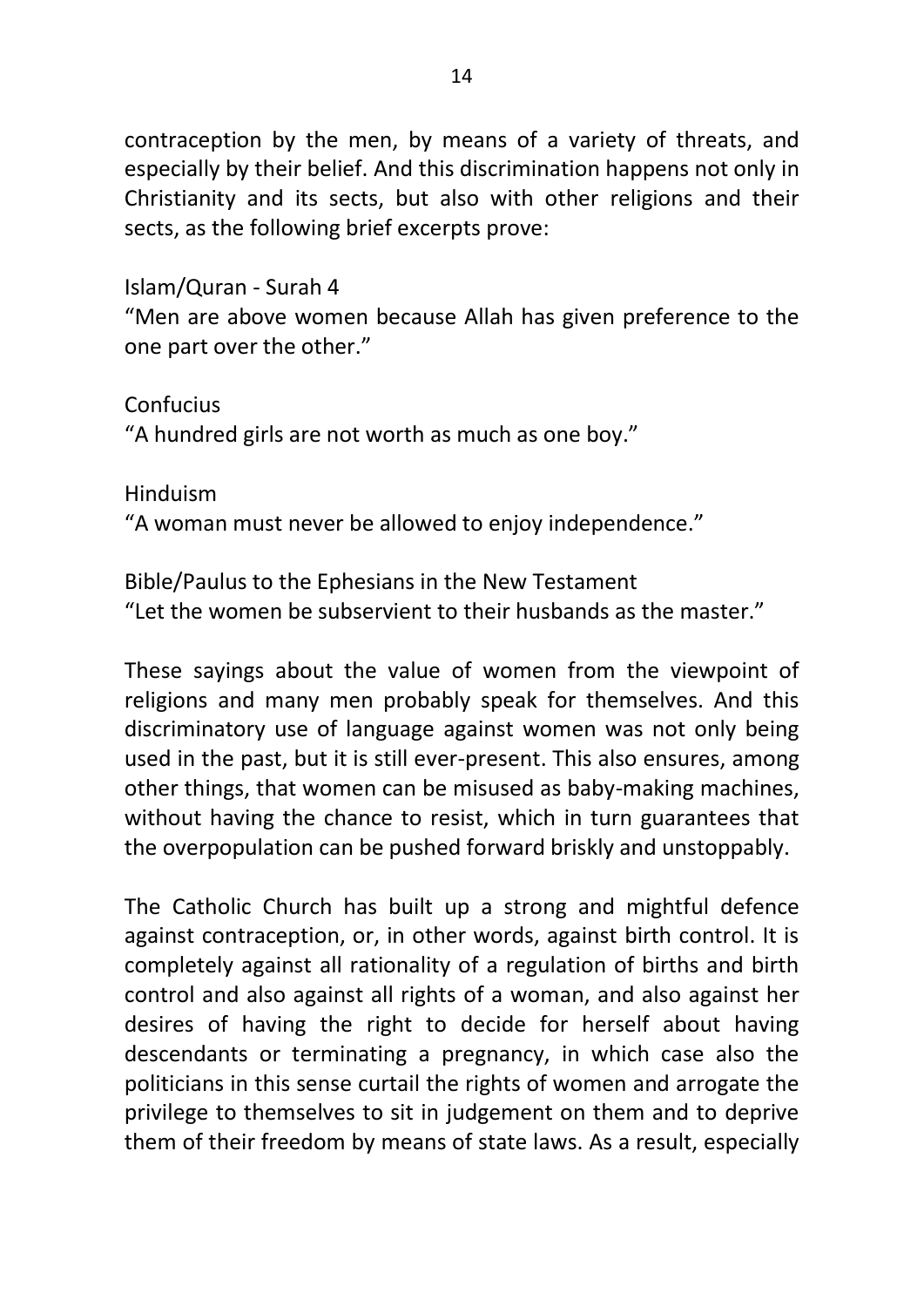in Catholic circles (as well as in other religious circles), the unbridled accruement of descendants can continue to be rampant, endangering all life on Earth and even the very existence of the planet itself. Continued uncontrolled procreation of descendants, and not initiating and implementing a stopping of births and a birth control, means to practise a culture of death. But the criminal Holy See of Rome, or the Pope and all those belonging to him, hold a tremendous might through which he (along with other religions and their representatives) is leading the entirety of humanity and the Earth with all its life forms into hardship and misery as well as into destruction and elimination.

The Pope and the Council of Cardinals of the Vatican form the highest authority of the Catholic Church, which includes some 1 thousand-million believers of all races on a worldwide scope. The encyclical Humanae Vitae of the then Pope, Paul VI, has been effective since 1968, the title of which is as follows: 'On the proper order of the transmission of human life'. Contained in article 14, the illicit ways of birth control have been accurately described, namely precisely in such a form as they have been hatched by the Pope and his cardinals, and so on, in order to discriminate against women; in order to curtail their rights and allowing the world population to accrue continuously and uncontrollably – to the detriment and destruction of humankind, of all life and of planet Earth.

Encyclical Humanae Vitae, item 14:

"The direct abortion of the generative process already begun and, above all, all direct abortion – even if conducted for medical purposes – are not a legitimate way of regulating the number of children and are therefore absolutely reprehensible.

In equal measure, to be condemned is the direct, permanent or temporary sterilisation of the man or the woman.